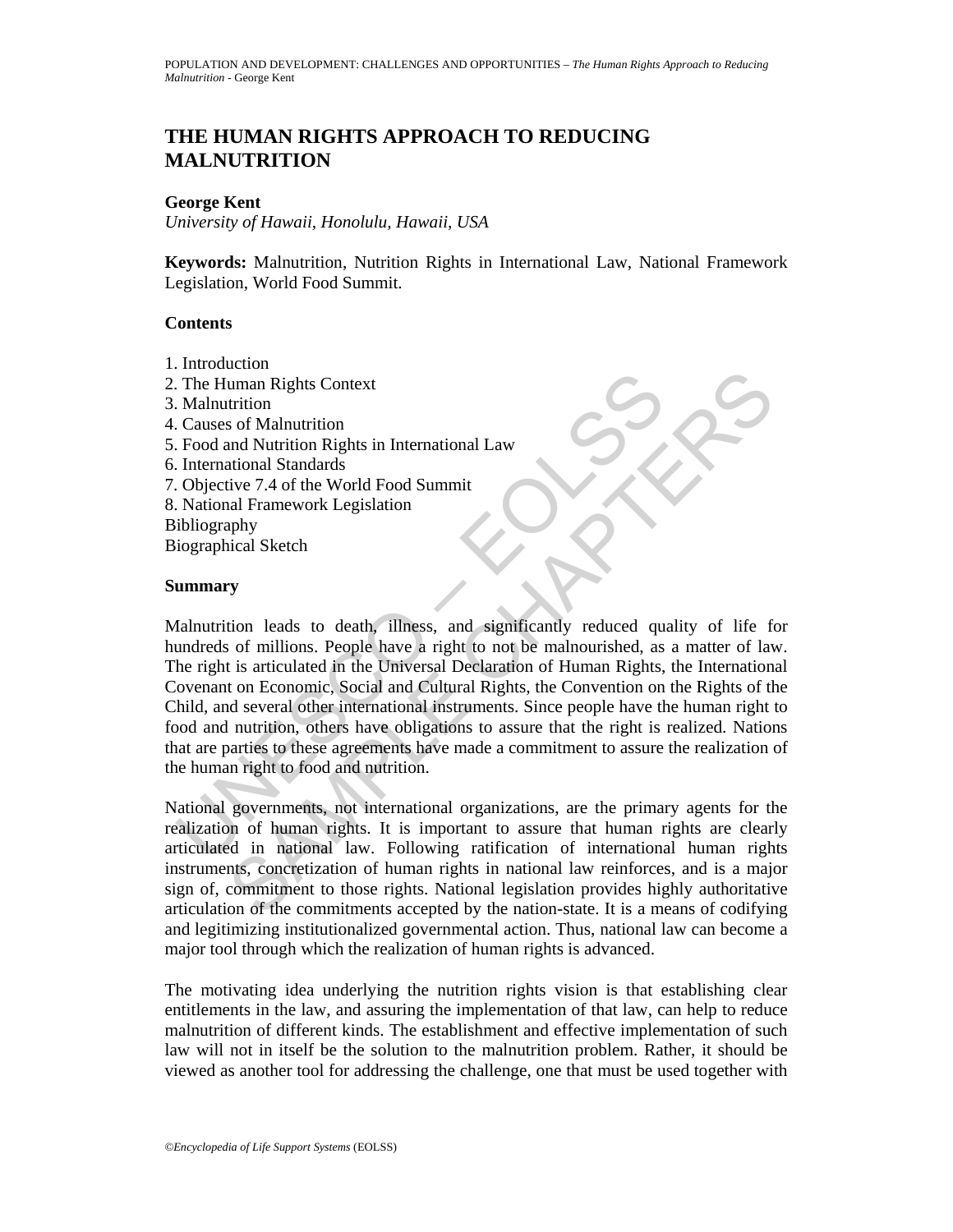other more conventional means such as feeding, health, education, and sanitation programs.

# **1. Introduction**

Each year, about 12 million children die before their fifth birthdays, about half of them from causes associated with malnutrition. This is a silent holocaust, repeated year after year. Malnutrition leads to death, illness, and significantly reduced quality of life for hundreds of millions of children, adolescents, and adults. People should not have to suffer from malnutrition. More than that, people have a *right* to not be malnourished, as a matter of law. Since people have the human right to food and nutrition, nation-states and the governments that represent them have obligations to assure that the right is realized.

# **2. The Human Rights Context**

aalized.<br>
The Human Rights Context<br>
or much of human history, individuals had no recognized rights. It we<br>
nower of emperors and kings was absolute, at least with respect to<br>
me it was argued that, in recognition of the in **It man Rights Context**<br>
In of human history, individuals had no recognized rights. It was accepted the<br>
r of emperors and kings was absolute, at least with respect to secular issues. It<br>
are are are are are are are are ar For much of human history, individuals had no recognized rights. It was accepted that the power of emperors and kings was absolute, at least with respect to secular issues. In time it was argued that, in recognition of the interests of the monarch's subjects, the powers of the sovereign ought to be limited. The claims of these countervailing interests were articulated in the Magna Carta of 1215, arguably the first major rights document. Like many later rights documents, the Magna Carta was not fully implemented. Nevertheless, the document broke new ground by declaring that despotism was illegitimate, and rights of citizens were to be recognized and respected. These were radical ideas.

The modern nation-state system had its beginnings in the Treaty of Westphalia of 1648. Its core principles were that states were sovereign in that they had no ruling bodies above them, and no state was permitted to interfere in the internal affairs of any other. Within states, however, people lived at the mercy of their rulers, their sovereigns. The Magna Carta represented constraint on the sovereign from within the sovereign's jurisdiction. Sovereigns were not constrained from without. International law did not apply to individuals but only to states. There was no international protection for the rights of individuals at all.

In 1776 the Declaration of Independence, marking the revolution of the American colonies against the tyranny of King George III, launched another major rights movement. It was consolidated in the Bill of Rights, added in 1791 to the United States Constitution of 1787. These first ten amendments spelled out the basic rights of citizens of the new United States. The French Revolution led to the Declaration of the Rights of Man and of the Citizen, approved by the new French National Assembly on August 4, 1789.

These efforts advanced the cause of rights within particular nations, but were not bases for international agreement or action. Thus they were not about human rights as that term is now understood. By definition, *human rights* refers to those rights that are universal, enjoyed by all persons by virtue of their being human. On this basis, rights recognized only in one country cannot be viewed as human rights.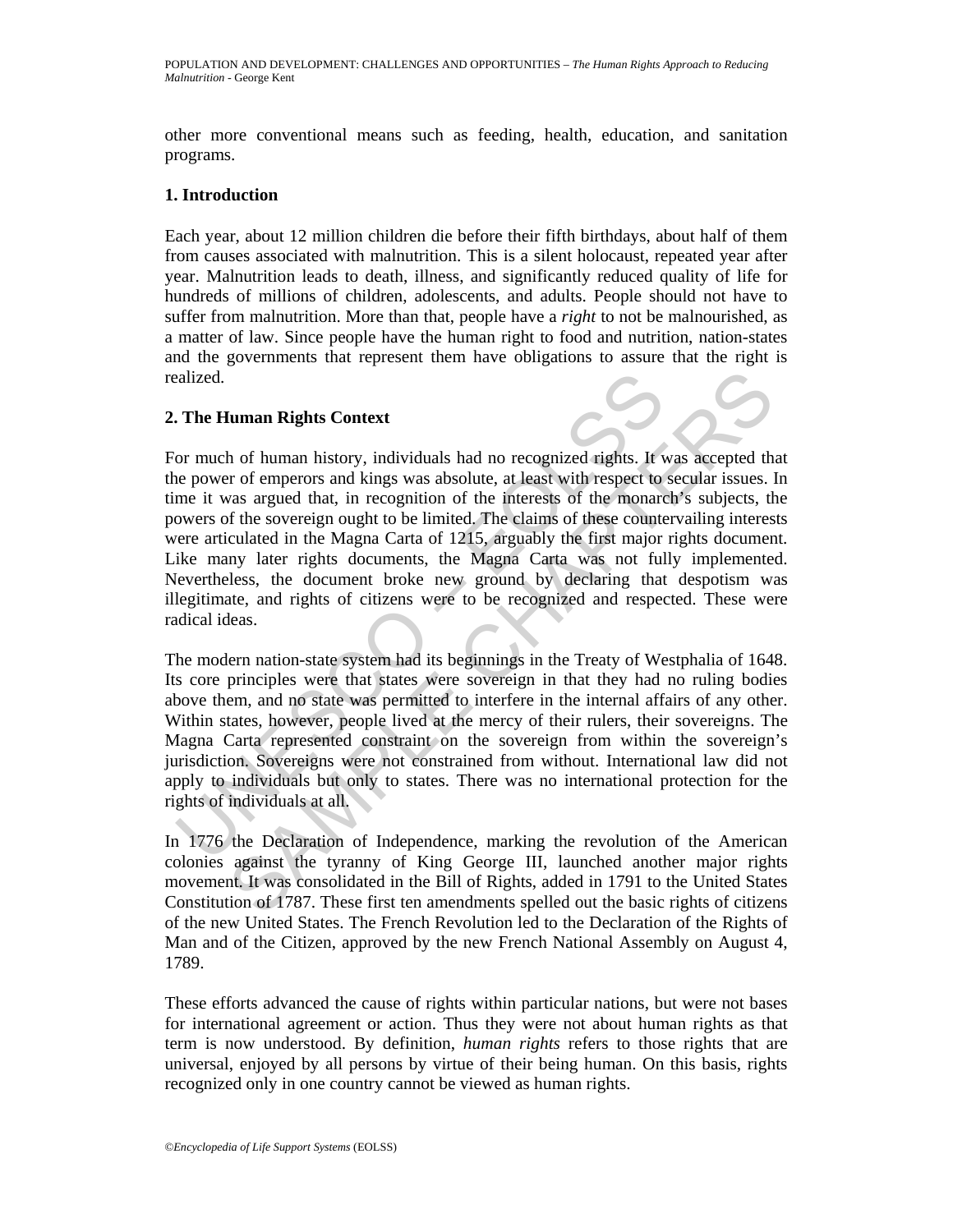Human rights, understood as claims for universal recognition of rights, arguably began with the anti-slavery movement in the nineteenth century. The modern era of human rights began with the signing of the Charter of the United Nations in 1945. In the charter*,* nations pledged to take action to achieve "universal respect for, and observance of, human rights and fundamental freedoms for all without distinction as to race, sex, language or religion." The key event launching the post Second World War human rights movement, however, was the adoption by the United Nations General Assembly of the Universal Declaration of Human Rights on December 10, 1948.

After that declaration was made, the number of international human rights agreements proliferated rapidly, and many new organizations, both governmental and nongovernmental, arose to make sure these rights were realized. Human rights became a major factor in global discourse.

The declaration was given binding effect in the International Covenant on Civil and Political Rights and the International Covenant on Economic, Social and Cultural Rights. The two covenants were adopted by the United Nations General Assembly in 1966, and both received enough ratifications to come into force in 1976.

Since the adoption of the Universal Declaration of Human Rights, human rights advocates have focused most of their energy on civil and political rights. Now, as the second half-century of postwar human rights advocacy begins, economic, social, and cultural rights are gaining increasing attention. With the conclusion of the Cold War it has become increasingly clear that economic, social, and cultural issues shape the wellbeing of much of humankind.

The global human rights system is distinctive in that it deals only with rights that are universal, enjoyed by all simply by virtue of their being human. However, there are many different kinds of rights systems.

agior factor in global discourse.<br>
he declaration was given binding effect in the International Coven<br>
olitical Rights and the International Covenant on Economic, Society<br>
sights. The two covenants were adopted by the Unit tor in global discourse.<br>
Ration was given binding effect in the International Covenant on Civil an<br>
Rights and the International Covenant on Economic, Social and Cultur<br>
The two covenants were adopted by the United Nation A rights *system* can be understood as a kind of cybernetic self-regulating arrangement designed to assure that rights are realized. In any cybernetic system, a goal is decided upon, and means are established for reaching that goal. In addition, there are specific means for making corrections in case there are deviations from the path toward the goal. This is the self-regulating aspect of the system. Rights systems function in this way. Any government may have policies saying, for example, that there is to be freedom of speech, and social security, and many other good things. They may even be promised in the nation's constitution. But we know that there are many cases in which governments go "off course" and fail to deliver on their promises. In nations where there is an effective rights system, however, there are specific mechanisms for calling the government to account, that is, for making course corrections. The most fundamental of these mechanisms of accountability is for rights holders themselves to have effective remedies through which they can complain and have the government's behavior corrected. Where there are no effective remedies, there are no effective rights.

On the basis of this understanding, we can say that in any rights system there are three distinct roles to be fulfilled: the *rights holders*, the *duty bearers*, and the *agents of*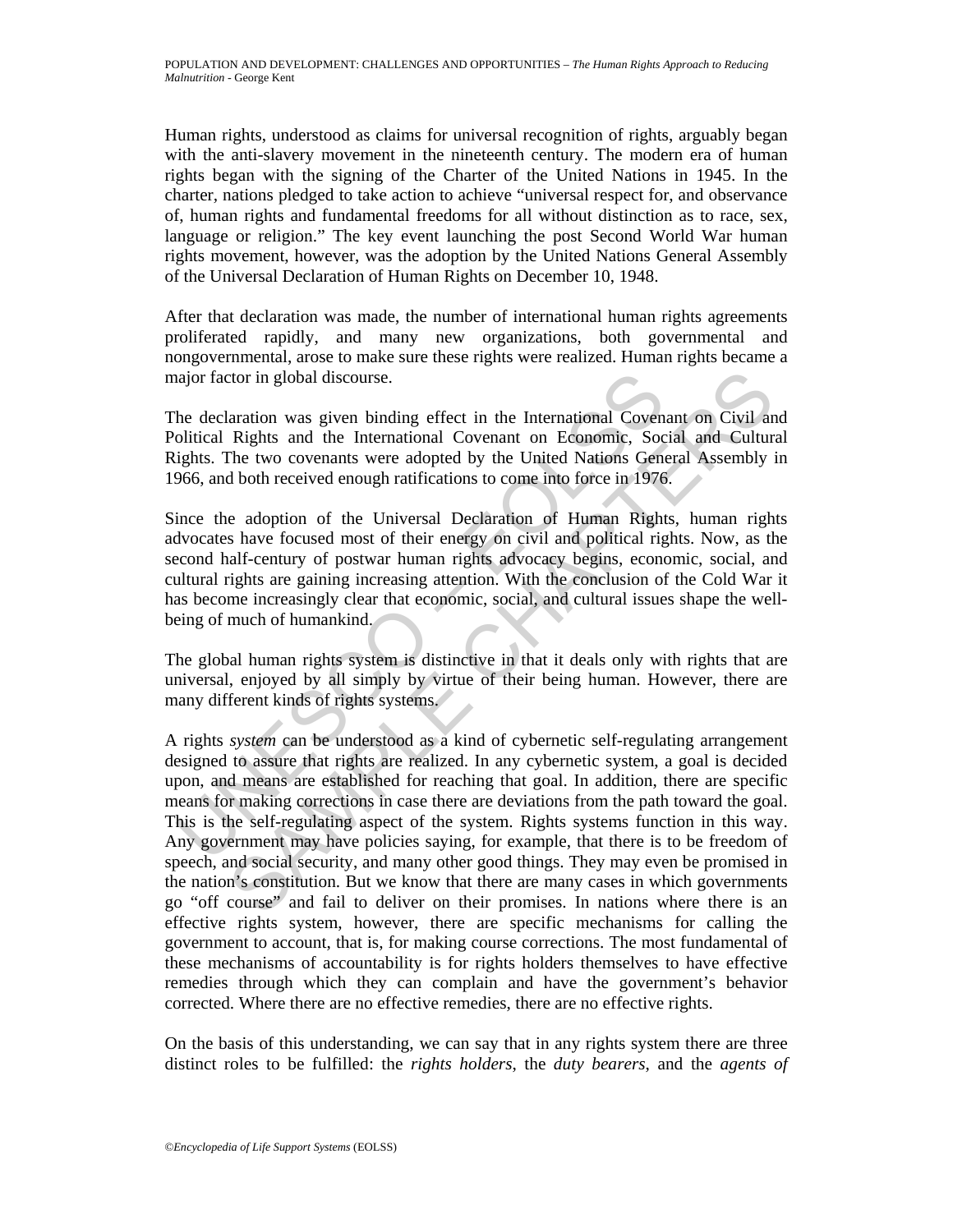*accountability*. The task of the agents of accountability is to make sure that those who have the duty carry out their obligations to those who have the rights.

To describe a rights system, we need to know the identities and also the functions of those who carry out these roles. We would also want to know the mechanisms or structures through which these functions are to be carried out. Thus, we would want to know:

- the nature of the *rights holders* and their rights;
- the nature of the *duty bearers* and their obligations corresponding to the rights of the rights holders; and
- the nature of the *agents of accountability*, and the procedures through which they assure that the duty bearers meet their obligations to the rights holders. The accountability mechanisms include, in particular, the remedies available to the rights holders themselves.

Some parties may carry out several roles. As indicated in this reference to the remedies available to rights holders, the rights holders also should serve as agents of accountability. Those who are rights holders generally also have duties, and conversely, those who have duties also have rights. Nevertheless, while those who carry out the roles may overlap in different ways, it is useful to draw out the distinctions between these three different types of roles.

they assure that the duty bearers meet their obligations to the rijation accountability mechanisms include, in particular, the remember rights holders themselves.<br>
Ome parties may carry out several roles. As indicated in t ney assure that the duty bearers meet their obligations to the rights holders. The emotios incontrability mechanism include, in particular, the remedies available tegents holders the medies available the rights holders the This three-part framework can be used by any national government or other sort of administrative unit concerned with drafting law or policy designed to assure the realization of rights. This framework can also be used for adapting specific programs, such as national welfare programs or nutrition programs, to conform to the human rights approach. The program's policies may be reformulated so that its clients have clear entitlements to its services, and so that the program makes explicit commitments to honor those entitlements. That commitment can be concretized by establishing a complaint procedure through which those who feel they have not obtained their entitlements can get a fair hearing and, if necessary, have the situation corrected.

# **3. Malnutrition**

The World Health Organization defines nutrition as "a process whereby living organisms utilize food for maintenance of life, growth and normal function of organs and tissues and the production of energy." Malnutrition results when this process goes wrong, whether because of problems on the intake side or because of problems in processing the intake. There are various types of malnutrition including protein-energy malnutrition and specific micronutrient deficiencies.

The United Nations Administrative Committee on Coordination has a Sub-Committee on Nutrition (ACC/SCN) that is responsible for coordinating nutrition-related activities among the UN agencies. An independent Commission on the Nutrition Challenges of the 21st Century appointed by the SCN submitted its report to the SCN, entitled *Ending Malnutrition by 2020: An Agenda for Change in the Millennium*. It identified the eight major nutritional challenges as follows: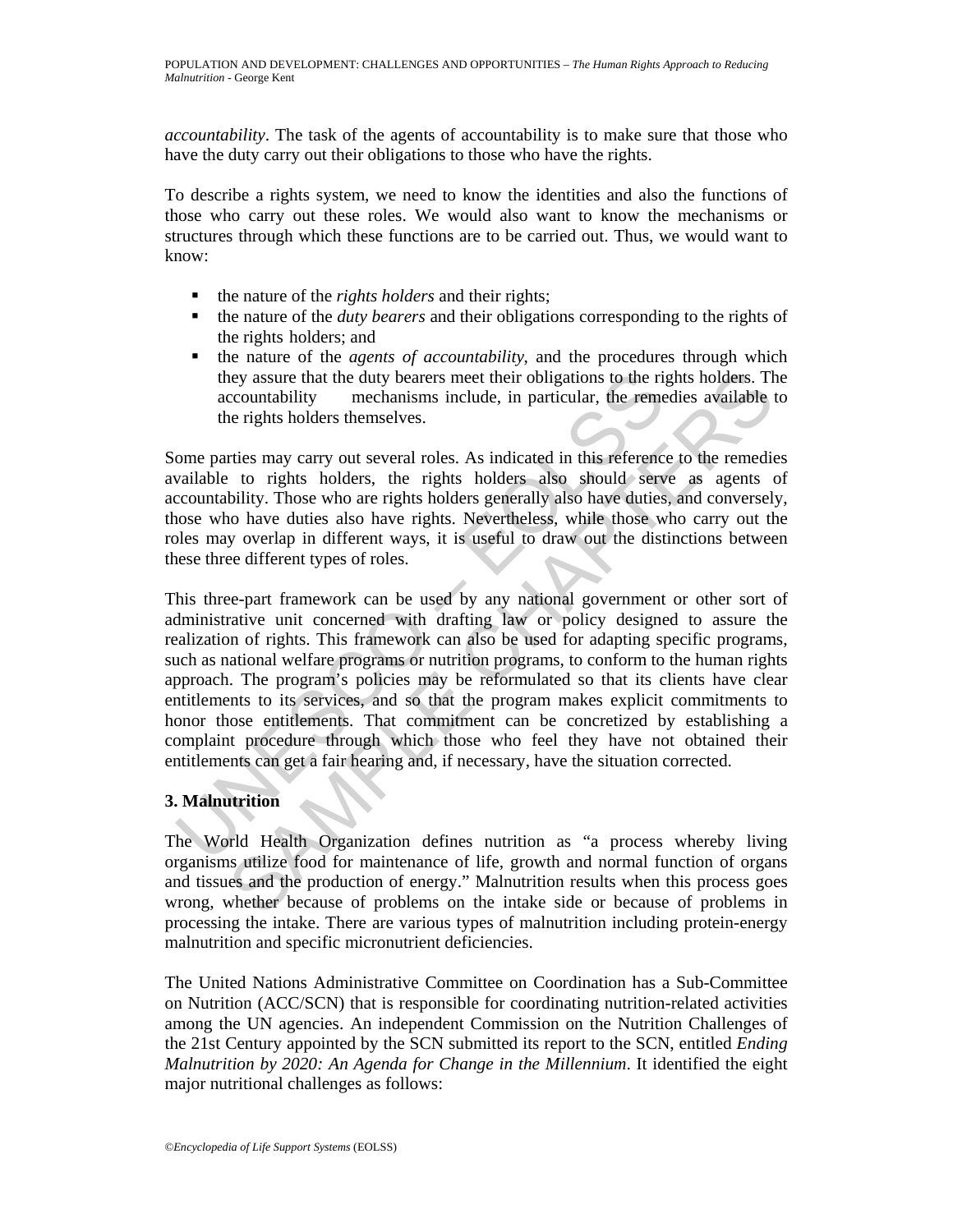- *Low birth weights*. Each year some 30 million infants in developing countries are born with low birth weight, representing about 24% of all newborns in these countries. Population-wide interventions aimed at preventing fetal growth retardation are urgently needed.
- *Childhood undernutrition underestimated*. There are still more than 150 million underweight preschool children worldwide, and more than 200 million are stunted. This underweight and stunting is the tip of the iceberg. Suboptimal growth may affect many more. Stunting is linked to mental impairment. At current rates of improvement about 1 billion children will be growing up by 2020 with impaired mental development.
- *Undernourished adults*. High proportions of Asian and African mothers are undernourished: this is exacerbated by seasonal food shortages, especially in Africa. About 243 million adults in developing countries are severely undernourished, judged by a body mass index of less than 17 kg m<sup>-2</sup>. This type of adult undernutrition may impair work capacity and lower resistance to infection.
- *Pandemic anemia*. Anemia during infancy, made worse by maternal undernutrition, causes poor brain development. Anemia is also very prevalent in school children and adolescents. Maternal anemia is pandemic, over 80% in some countries, and is associated with very high rates of maternal death.
- *Extensive persisting vitamin A deficiency*. Severe vitamin A deficiency is on the decline in all regions. However, subclinical vitamin A deficiency still affects between 140 and 250 million preschool children in developing countries, and is associated with high rates of morbidity and mortality. These numbers do not take into account vitamin A deficiency in older children and adults and thus seriously underestimate the total magnitude.
- Africa. About 243 million adults in developing countrivalent modernourished, judged by a body mass index of less than 17 lof adult undernutrition may impair work capacity and low infection.<br>
Pandemic anemia. Anemia during frica. About 243 million adults in developing countries are severel<br>of adult undernutished, judged by a body mass index of less than 17 kg m<sup>-2</sup>. This typ<br>f adult undernution may impair work capacity and lower resistance t *Adult chronic diseases accentuated by early undernutrition*. Evidence from both developing and industrialized countries links maternal and early childhood undernutrition to increased susceptibility in adult life to noncommunicable diseases such as adult-onset diabetes, heart disease, and hypertension. These diet-related noncommunicable diseases—including cancers—are already major public health challenges for developing countries.
	- *Obesity rates escalating*. Overweight and obesity are rapidly growing in all regions, affecting children and adults alike. These problems are now so common in some developing countries that they are beginning to replace more traditional public health concerns such as undernutrition and infectious disease. Obesity is a risk factor for a number of noncommunicable diseases, adult-onset diabetes in particular.
	- *Sustaining iodization programs*. Efforts are needed to sustain the remarkable progress made during the 1990s towards universal salt iodization and elimination of iodine deficiency disorders. Monitoring systems, quality control, and sound legislation are key priorities, as is improving outreach to isolated communities.

The large numbers of infants born at very low weights often reflect the poor nutritional status of their mothers, and thus constitute a form of intergenerational transmission of the consequences of malnutrition.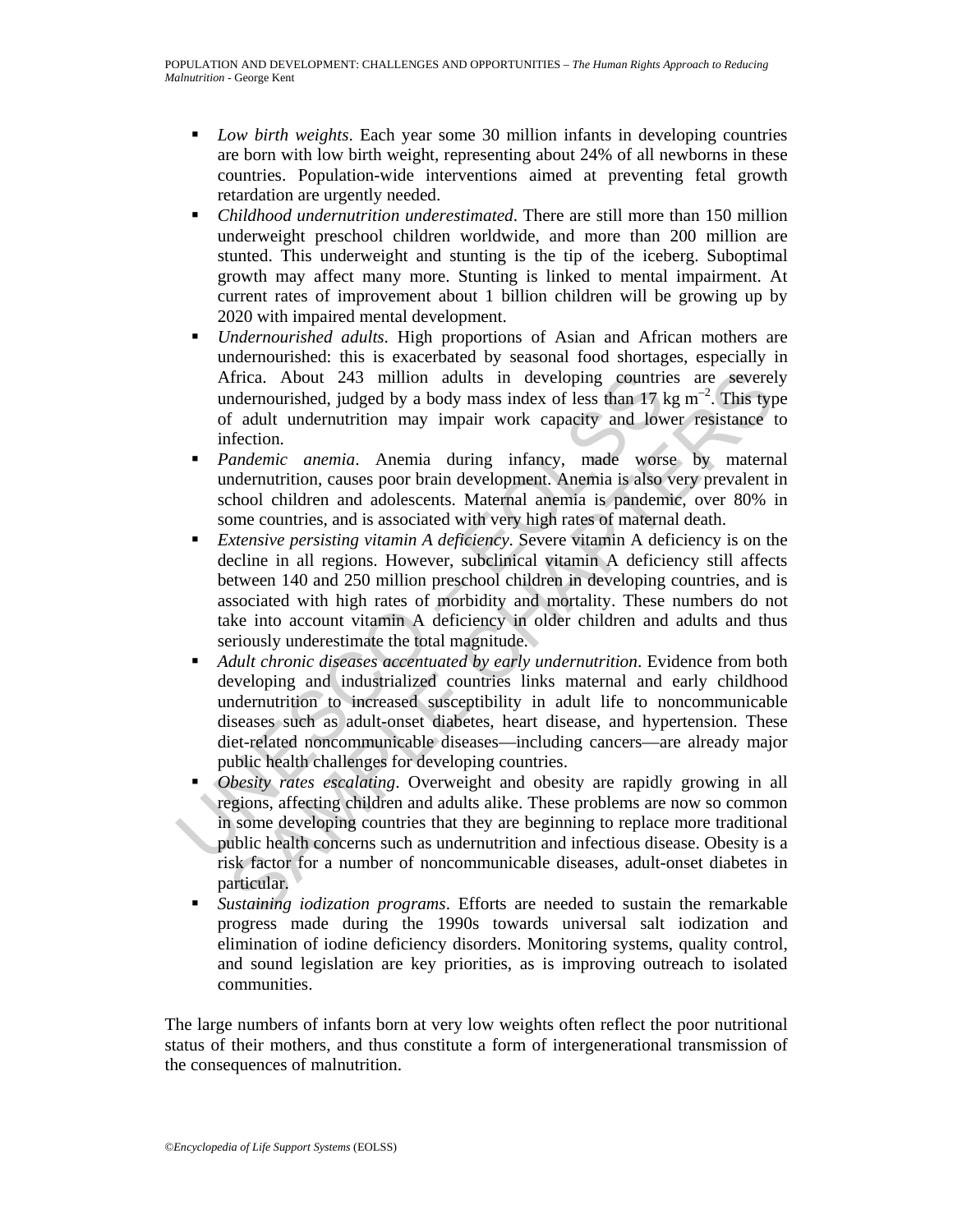When measured in terms of weight for age, protein-energy malnutrition affects almost 150 million children under five years of age, about 26.7% of the world's children in this age group. More than two-thirds of the world's malnourished children live in Asia.

When measured in terms of height for age, children's protein-energy malnutrition is even more widespread, affecting an estimated 38% of all preschool children in developing countries. While the incidence has been declining in most regions, in Africa the incidence of stunting (inadequate height for a given age) of children has been increasing.

The body mass index (BMI) is a standardized measure for assessing the degree to which adults are underweight or overweight. It is based on the formula,  $\widetilde{BMI} = \text{kg/m}^2$ . That is, the body mass index is equal to the individual's weight in kilograms, divided by the square of the individual's height, measured in meters. While there is widespread undernutrition in the world, there is also widespread and rapidly increasing obesity, in children as well as in adults. Some describe it as an epidemic of obesity.

is the body mass index is equal to the individual's weight in kilograms<br>
quare of the individual's height, measured in meters. While the<br>
ndermutrition in the world, there is also widespread and rapidly incre-<br>
indernation mass index is equal to the individual's weight in kilograms, divided by the free individuals's height, measured in meters. While there is widespread in the world, there is also widespread and rapidly increasing obesity, i Iron deficiency is the world's most widespread nutritional disorder. In industrialized countries, it is the main cause of anemia. However, in developing countries, anemia is associated not only with iron deficiency but also with deficiencies in other nutrients, such as folic acid, vitamins A and  $B_{12}$ , and with malaria, parasites, and chronic infections.

Vitamin A deficiency remains the single greatest preventable cause of childhood blindness. An estimated 250 000 to 500 000 children become blind every year because of vitamin A deficiency. This micronutrient deficiency increases vulnerability to a broad spectrum of diseases.

Iodine deficiency disorders result in goiter, stillbirth and miscarriages, and severe mental impairment. Programs to prevent iodine deficiency disorders, based primarily on universal salt iodization, have proven effective in several regions of the world.

# **4. Causes of Malnutrition**

It is useful to distinguish between the immediate, underlying, and basic causes of malnutrition. Figure 1, from the United Nations Children's Fund (UNICEF), illustrates their interrelationships.

# **4.1 Immediate Causes**

Malnutrition is caused by inadequate or improper dietary intake and disease. The two are closely linked because bad diets can increase vulnerability to disease, and many diseases result in loss of appetite and reduced absorption. Even with appropriate food intake, malnutrition can result from disease, particularly diarrhea or parasitic diseases. There may be enough good food coming in, but it may in effect run right out, or it might be diverted to the nutrition of parasites. Infection often leads to malnutrition. Disease often increases the body's food requirements. When children die at an early age, usually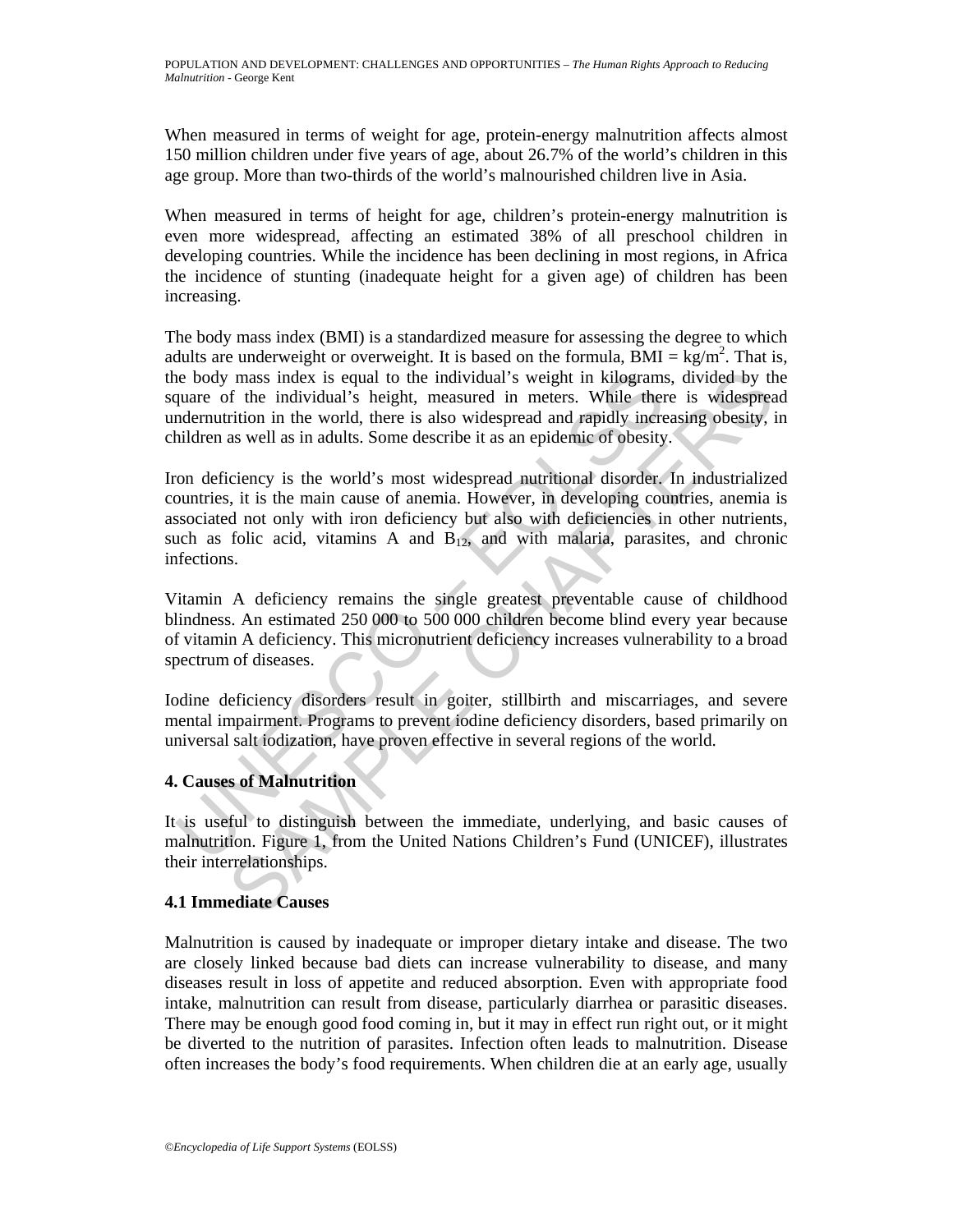

it is not malnutrition alone but the combination of malnutrition and disease that leads to death. The immediate causes can be understood as the clinical causes of malnutrition.

# **4.2 Underlying Causes**

The underlying causes of malnutrition are inadequate access to food, inadequate care of children and women, and inadequate access to basic health services, sometimes combined with an unhealthy environment. Inadequate food supply in the household can be a major factor in causing malnutrition. Often, however, the types of food and the methods of feeding are also important. For example, the supply of food in the household may be adequate but its distribution within the family may be skewed against small children and in favor of the male head-of-household. Of course this is not a significant problem where household food supplies are abundant. Some bulky carbohydrates such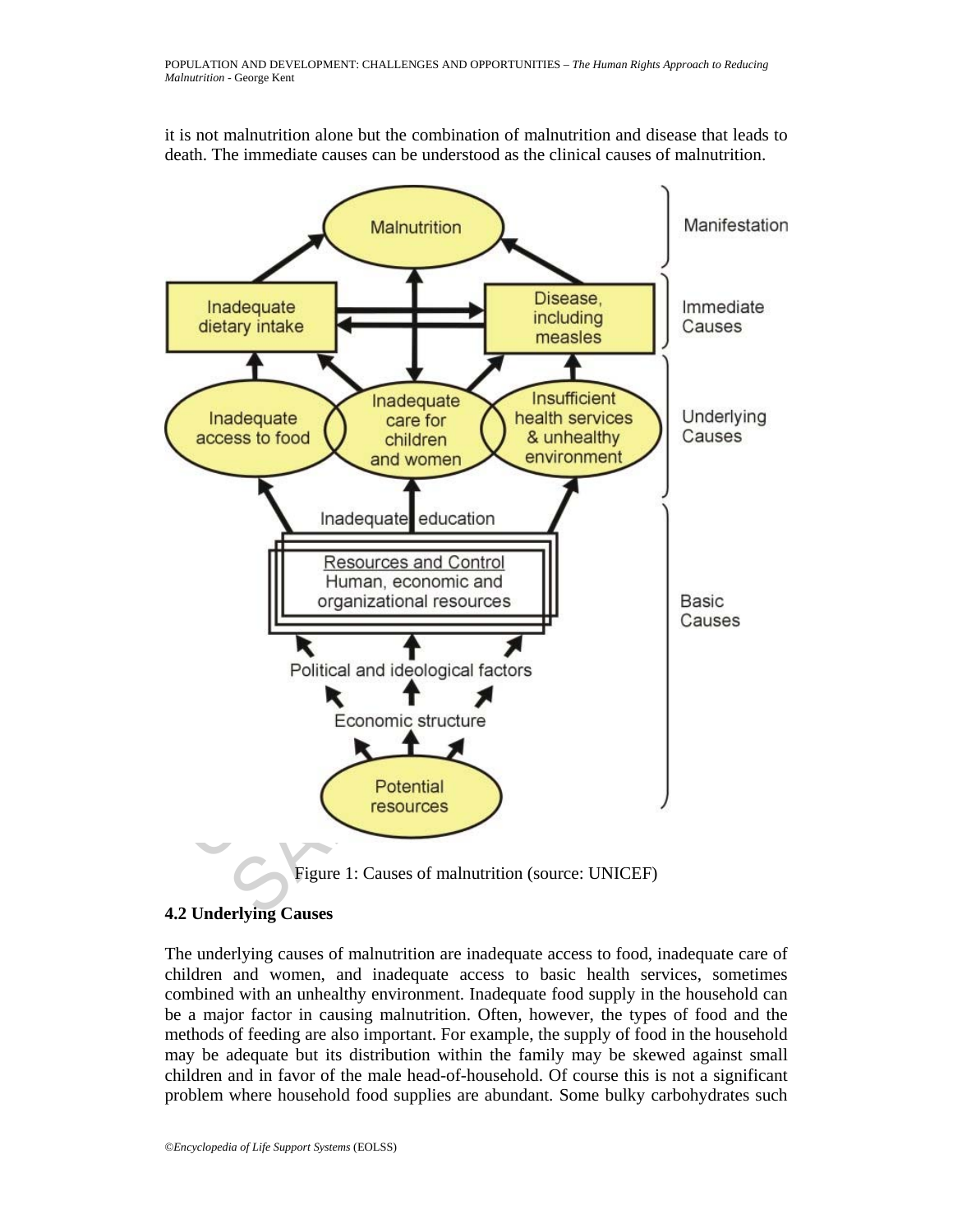as rice or maize have low nutrient density, which means that one must consume large volumes of the food. Small children cannot take in large quantities at one sitting. Thus, children who depend on such foods must be fed frequently during the day or they will not get enough.

Nutritional status is not determined simply by food supply. Rather, nutrition is an outcome of three groups of factors: household food security, good health services (including a healthy environment), and care. People should be well fed, healthy, and well cared for. Food, health, and care are the three pillars of good nutrition. These are the underlying or household level factors that determine nutrition status.

# TO ACCESS ALL THE **21 PAGES** OF THIS CHAPTER,

Visit: http://www.eolss.net/Eolss-sampleAllChapter.aspx

### **Bibliography**

- - -

Alston P. and Tomaševski K., eds. (1984). The Right to Food, 228 pp. Dordrecht, Netherlands: Martinus Nijhoff. [Pioneering study of food rights.]

Convention on the Elimination of All Forms of Discrimination against Women (1981). www.unhchr.ch/html/menu3/b/e1cedaw.htm [One of the major international human rights agreements.]

TO ACCESS ALL THE 21 PAGES OF THIS CHAIN Visit: http://www.eolss.net/Eolss-sample All Chapter<br>
bliography<br>
bliography<br>
ibliography<br>
ibliography<br>
ibliography<br>
ibliography<br>
ibliography<br>
ibliography<br>
ibliography<br>
ibliography<br> TO ACCESS ALL THE 21 PAGES OF THIS CHA[PTER](https://www.eolss.net/ebooklib/sc_cart.aspx?File=E1-13-05-05),<br>Visit: http://www.eolss.net/Eolss-sample All Chapter.aspx<br>phy<br>than a Tomasevski K., eds. (1984). The Right to Food, 228 pp. Dordrecht, Netherlands: Martin<br>inometry study of food Convention on the Rights of the Child (1990). http://www.unhchr.ch/html/menu3/b/k2crc.htm [One of the major international human rights agreements, ratified by all nations except Somalia and the United States.<sup>1</sup>

Cook J. and Brown J. (1996). Children's rights to adequate nutritious foods in the two Americas. Food Policy 21, 11–16. [Major study of food rights, unfortunately inattentive to the role of national legislation.]

Drèze J. and Sen A. (1989). Hunger and Public Action, 373 pp. Oxford: Clarendon Press. [Pioneering work establishing the understanding that hunger is generally due not to inadequate food supply but to a failure of entitlements.]

Drèze, J. and Sen, A., eds. (1990). The Political Economy of Hunger, Vols. I–III (vol. 1 512 pp, vol. 2 420 pp, vol. 3 408 pp). New York: Oxford University Press. [Collection of studies on the social forces that generate hunger.]

Eide A. (1989). Right to Adequate Food as a Human Right. New York: United Nations. [Landmark study by Asbjørn Eide prepared at the request of the Commission on Human Rights, under revision in 1999 at the Commission's request.]

Eide A., Eide W., Goonatilake S., Gussow J., and Omawale, eds. (1984). Food as Human Right, 289 pp. Tokyo: United Nations University. [Pioneering study of food rights.]

Eide A., Krause C., and Rosas A., eds. (1995). Economic, Social and Cultural Rights: A Textbook, 506 pp. Dordrecht, The Netherlands: Martinus Nijhoff. [Major review of status of food rights.]

Eide W. B., Kracht U. and Robertson R. E. (1996). Food Policy 21, special issue on Nutirion and Human Rights. [Major review of status of food rights.]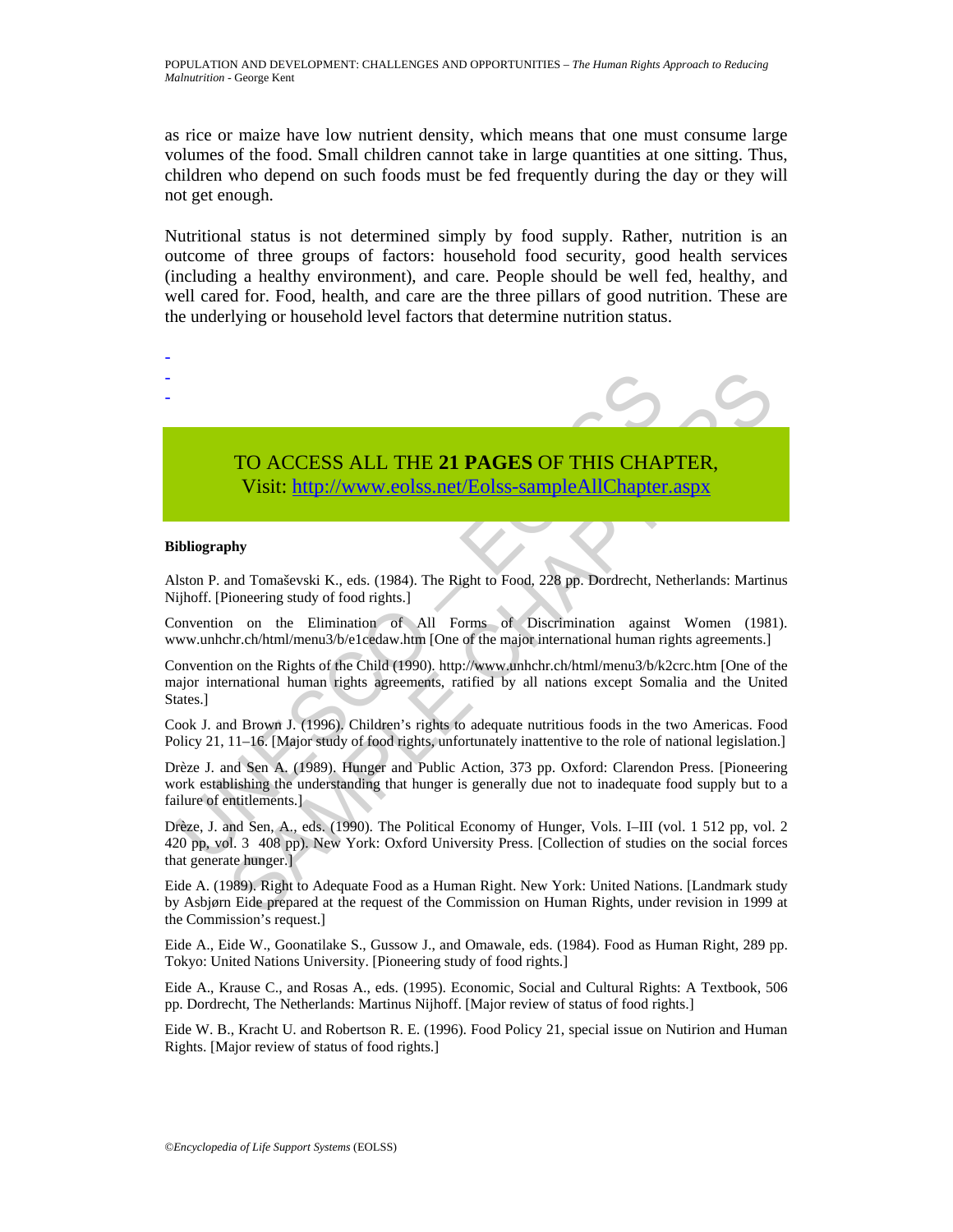Food and Agriculture Organization of the United Nations (1997). The Sixth World Food Survey. Rome: FAO. [FAO's official report; summary may be found at http://www.fao.org/waicent/faoinfo/ economic/ESS/wfs.htm.]

Food and Agriculture Organization of the United Nations (1998). The Right to Food in theory and Practice. Rome: FAO. http://www.fao.org/Legal/rtf-e.htm [Authoritative overview of the right to food from the leading intergovernmental agency concerned with food issues.]

FoodFirst Information and Action Network. Hungry for What is Right. [Periodical of FoodFirst Information and Action Network (FIAN) www.fian.org.]

Good M. (1994). Freedom from Want: The Failure of United States Courts to Protect Subsistence Rights. Human Rights Quarterly 6, 329-343. [Demonstration of United States' failure to honor economic rights.]

Hunger Notes (1998). Special issue on The Right to Food is a Basic Human Right. 23 [Valuable update on the issues; may be accessed at www.worldhunger.org.]

Innocenti Declaration on the Protection, Promotion and Support of Breastfeeding (1990). http://www.elogica.com.br/waba/inno.htm [Statement of widely accepted international standards regarding breastfeeding policy.]

International Code of Marketing of Breast-milk Substitutes (1981). [Widely accepted statement of guidelines regarding the promotion of infant formula, accessible at http://www.gn.apc.org/ibfan/thecode.html.]

International Covenant on Economic, Social and Cultural Rights (1976). http://www.unhchr.ch/html/menu3/b/a\_cescr.htm [The major binding international agreement relating to economic, social, and cultural rights, ratified by most nations.]

Kent G. (1984). The Political Economy of Hunger: The Silent Holocaust, 163 pp. New York: Praeger. [Demonstration that hunger persists not because of any lack of resources or technical impediments, but because of the endless marginalization of the poor in the normal operation of the economic system.]

Kent G. (1993). Children's right to adequate nutrition. International Journal of Children's Rights 1, 133– 154. [Suggests that the human right to food and nutrition might best be advanced initially with a focus on children.]

Kent G. (1995). Children in the International Political Economy, 260 pp. London/New York: Macmillan/St. Martin's. [Overview of the impact of world politics and economics on children.]

Kent G., ed. (1997). International Journal of Children's Rights 5. Special issue on Food and Nutrition Rights. [Update on the issues, with special attention to children.]

Lappé F., Collins J., and Rosset P. (1998). World Hunger: 12 Myths, 2nd edn., 224 pp. New York: Grove Press. [Clear presentation of the role of politics and economics in causing world hunger.]

mocenti Declaration on the Protection, Promotion and Support of Brazilney/www.elogica.com.br/wwabi/mo.htm [Statement of widely accepted integrating becauses accelering policy.]<br>garding breastfeeding policy.]<br>termational Co Declaration on the Protection, Promotion and Support of Breastfeeding (1990<br>
velogica.com.br/wabarimo.htm [Statement of widely accepted international standard<br>
versestfeeding policy.]<br>
all Code of Marketing of Breast-milk Limburg Principles on the Implementation of the International Covenant on Economic, Social and Cultural Rights. Geneva: United Nations Doc. E/CN.4/1987/17, Annex. [Authoritative statement on interpretation of economic, social, and cultural rights; reprinted in Human Rights Quarterly 9, (1987), 122–135, and in International Court of Justice Review 37 (1986), 43–55.]

Maastricht Guidelines on Violations of Economic, Social and Cultural Rights (1998). Human Rights Quarterly 20, 691–704. [Updated statement on interpretation of economic, social, and cultural rights, accessible at http://www1.umn.edu/humanrts/instree/Maastrichtguidelines\_.html.]

Oshaug A., Eide W., and Eide A. (1994). Human rights: A normative basis for food and nutrition-relevant policies. Food Policy 19, 491–516. [Clarification of the meaning of food and nutrition rights.]

Pelletier D., Frongillo E., Schroeder D., and Habicht J.-P. (1995). The effects of malnutrition on child mortality in developing countries. Bulletin of the World Health Organization 73, 443–448. [Study showing the linkage between children's malnutrition and children's mortality.]

Robinson M. (1998). Report of the UN High Commissioner for Human Rights on the Right to Food (1998). Geneva: Office of the High Commission for Human Rights. [Statement by the UN's High Commissioner for Human Rights on work under way to clarify the meaning of food rights, accessible at http://www.unhchr.ch/html/menu4/chrrep/98chr21.htm.]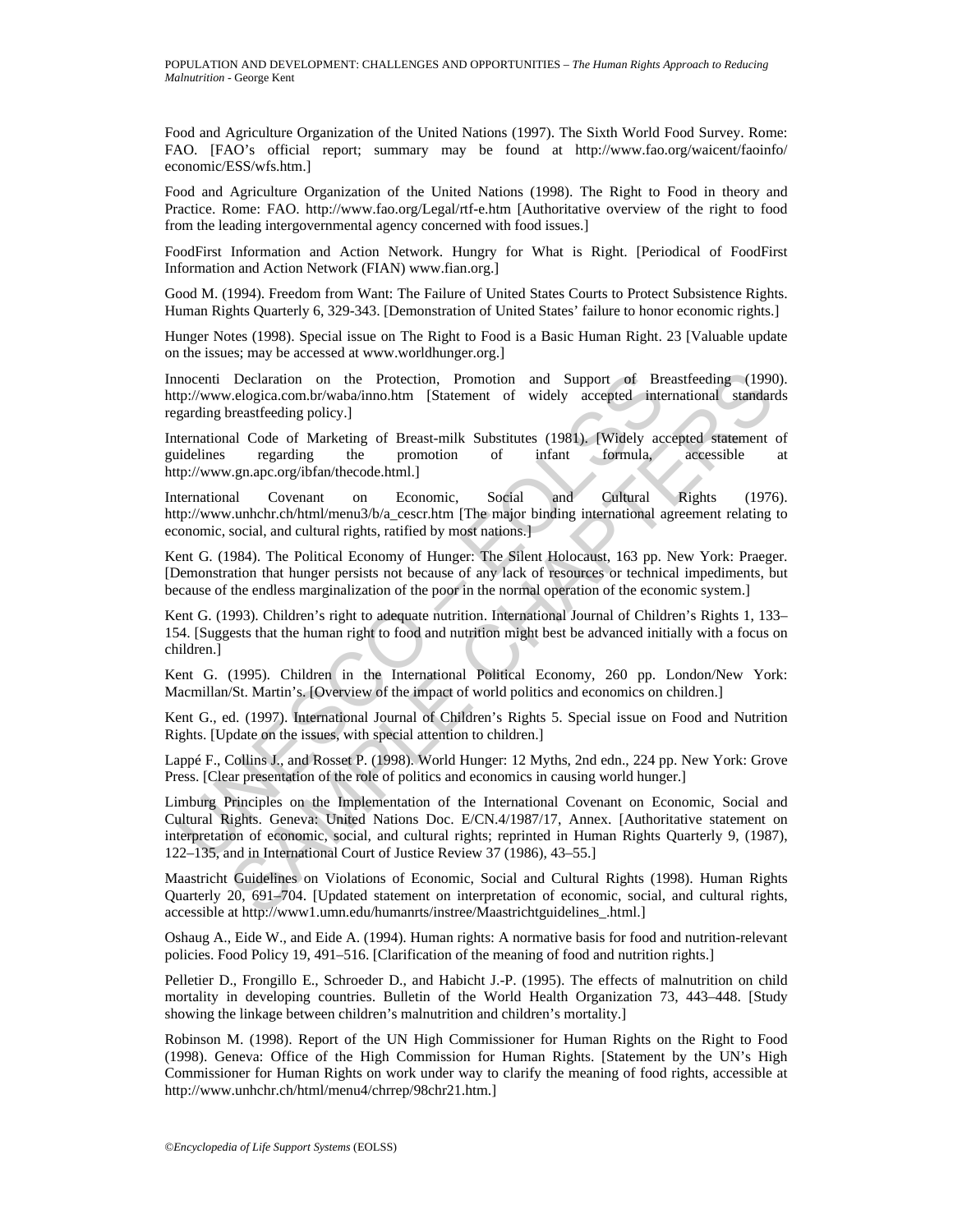Robinson M. (1999). The Human Right to Food and Nutrition. Geneva: Office of the High Commission for Human Rights. [Statement by the UN's High Commissioner for Human Rights on work under way to clarify the meaning of food rights, accessible at http://www.unhchr.ch/huricane/huricane.nsf/FramePage/Statements?OpenDocument.]

United Nations (1948). Universal Declaration of Human Rights. [The core statement of human rights in the twentieth century, accessible at http://www.unhchr.ch/html/menu3/b/a\_udhr.htm.]

United Nations Administrative Committee on Coordination/Sub-Committee on Nutrition (1997). Nutrition and Poverty. Geneva: ACC/SCN. [Study of the linkages between nutrition and poverty.]

United Nations Administrative Committee on Coordination/Sub-Committee on Nutrition (1999). SCN News, No. 18 (July). Special issue on Adequate Food: A Human Right. [Report on the SCN's conference of April 1999, accessible at www.unsystem.org/asccscn.]

United Nations Administrative Committee on Coordination/Sub-Committee on Nutrition, Commission on the Nutrition Challenge of the 21st Century (2000). Ending Malnutrition by 2020: Agenda for Change in the Millennium. Geneva: ACC/SCN. [Independent experts' report to ACC/SCN, accessible at http://acc.unsystem.org/scn/Publications/UN\_Report.PDF.]

United Nations Children's Fund (1993). Food, Health and Care: The UNICEF Vision and Strategy for a World Free From Hunger and Malnutrition. New York: UNICEF. [Statement of UNICEF's framework for understanding the causes of, and appropriate remedies for, malnutrition.]

United Nations Development Programme (1998). Integrating Human Rights with Sustainable Development. New York: UNDP. [Explanation of UNDP's increasing emphasis on human rights in its work.]

Putunton Chatenge of the 21st Century (2000). Ending Waturuthon by 2020: A<br>e Millennium. Geneva: ACC/SCN, [Independent experts' report to ACC/S<br>
fp://acc.unsystem.org/scn/Publications/UN\_Report.PDF.]<br>
inited Nations Childr on Challenge of the 21st Century (2000). Enoing Malutution by 2020: Agenda for Change of the Charlenge of the Charlenge of the Charlenge of the Charlenge of Excelure Figure and Malutution (1993). Food, Health and Care: The United Nations Economic and Social Council. Commission on Human Rights. Sub-Commission on Prevention of Discrimination and Protection of Minorities (1999). The Right to Adequate Food and to be Free from Hunger: Updated Study on the Right to Food, Submitted by Mr. Asbjørn Eide in Accordance with Sub-Commission Decision 1998/106. Geneva: United Nations (E/CN/4/Sub.2/199/12, 28 June). [Asbjørn Eide's elaboration of the meaning of the right to food.] http://www.unhchr.ch/Huridocda/Huridoca.nsf/TestFrame/ff220c7e04411faa802567c90039c745?Opendo cument

United Nations Economic and Social Council. Committee on Economic, Social and Cultural Rights (1999). Substantive Issues Arising in the Implementation of the International Covenant on Economic, Social and Cultural Rights: General Comment 12 (Twentieth Session, 1999) The Right to Adequate Food (art. 11). Geneva: ECOSOC (E/C.12/1999/5). [This document, offering an authoritative statement of the meaning and implications of the human right to food and nutrition, can be found by going to the website of the High Commissioner for Human Rights, at www.unhchr.ch and then choosing: Documents/By Type/General Comments/Committee on Economic, Social and Cultural Rights/E/C.12/1999/5.]

United Nations Fund for Population Activities (1998). UNFPA: A Focus on Population and Human Rights. Geneva: UNFPA. [An account of the UNFPA's approach to human rights.]

World Alliance on Nutrition and Human Rights. WANAHR Bulletin. [Periodical of the World Alliance on Nutrition and Human Rights. WANAHR can be reached care of the Norwegian Institute of Human Rights, Tel: +47-22 84 20 04; Fax: +47-22 84 20 02; email: wanahr@nihr.uio.no.]

### **Biographical Sketch**

**George Kent** is professor of political science at the University of Hawaii. His professional work is addressed to finding remedies for social problems, especially finding ways to strengthen the weak in the face of the strong. He works on human rights, international relations, peace, development, and environmental issues, with a special focus on nutrition and children. His books include: *The Political Economy of Hunger: The Silent Holocaust; Fish, Food, and Hunger: The Potential of Fisheries for Alleviating Malnutrition*; *The Politics of Children*'*s Survival*; and *Children in the International Political Economy*.

He is co-convener of the Commission on International Human Rights of the International Peace Research Association, and coordinator of the Task Force on Children's Nutrition Rights, which serves both the